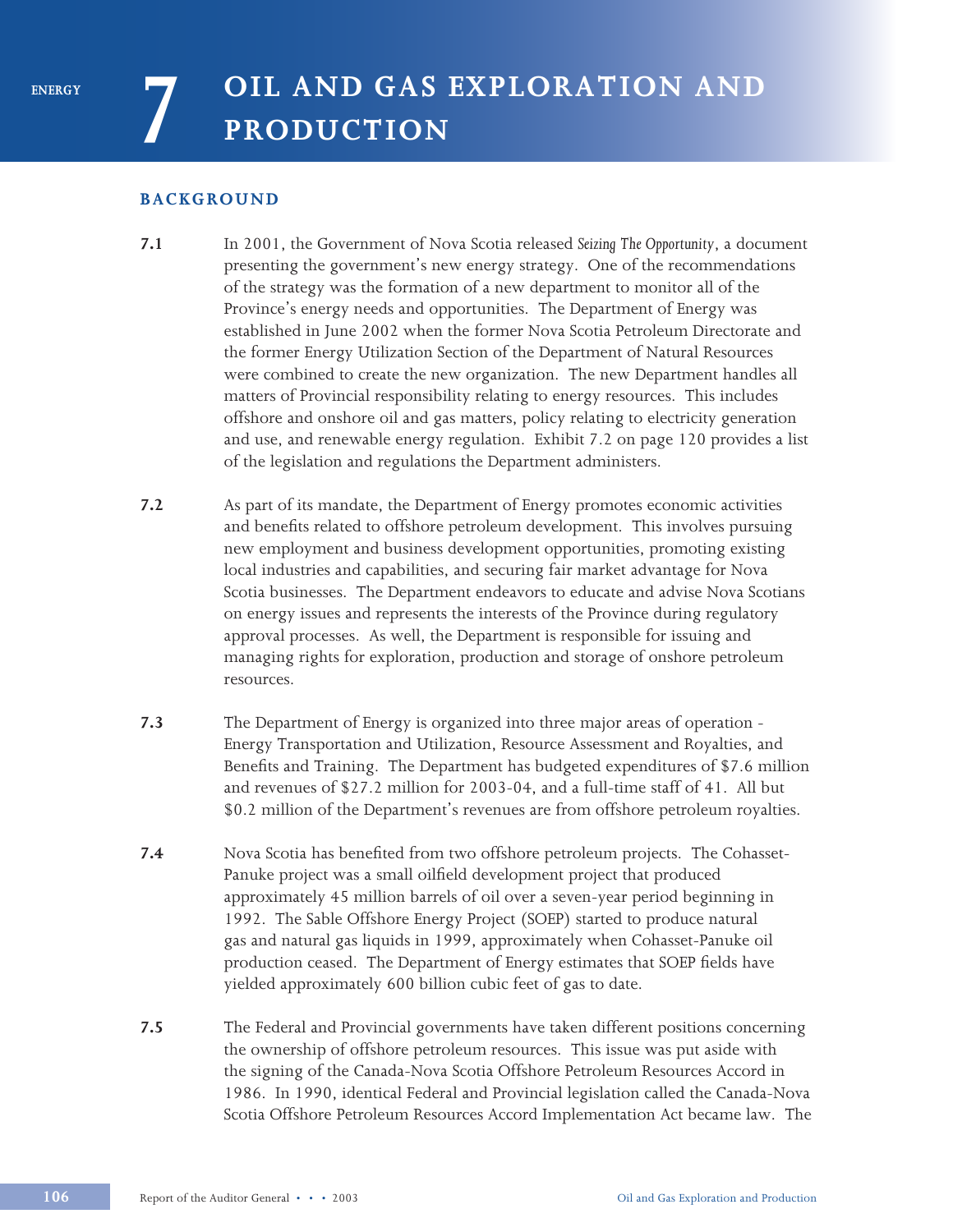Accord and Accord Implementation Acts guide offshore petroleum exploration, **ENERGY** development and production in Nova Scotia.

- **7.6** The Accord and Accord Implementation Acts recognize the equality of the Federal and Provincial governments in the management of offshore petroleum resources. In 1990, the Canada-Nova Scotia Offshore Petroleum Board was created. Under the Accord Implementation Acts, all responsibilities related to offshore oil and gas activities have been delegated by the two levels of government to the Board. The Board is governed by a five-member Board of Directors. The Federal and Provincial governments each appoint two members to the Board, jointly appoint a Board Chair, and approve annual budgets. They also have the right to jointly issue written directives to the Board and review its operations. As well, certain decisions made by the Board are defined as fundamental decisions, and these must be jointly approved by the Federal and Provincial Energy Ministers before they are implemented.
- **7.7** According to the Accord and Accord Implementation Acts, the Canada-Nova Scotia Offshore Petroleum Board is responsible for:
	- issuing rights and managing offshore oil and gas resources;
	- monitoring and promoting the health and safety of offshore workers;
	- ensuring offshore activities do not result in undue environmental impacts;
	- reviewing, approving and monitoring industrial and employment benefits plans; and
	- collecting, monitoring and distributing technical, financial and statistical data.
- **7.8** The Accord Implementation Acts give the Provincial government the right to tax offshore oil and gas resources as if they were onshore resources. The Province has developed a royalty regime which specifies the royalty payments that offshore project operators must pay on the sale of oil and gas produced from offshore reserves. Specific royalty regimes were developed for the Cohasset-Panuke and SOEP projects. A generic royalty regime was developed to apply to all future offshore oil and gas developments. Exhibit 7.3 on page 121 provides information on total royalties collected by the Province to date and forecasted to 2005.
- **7.9** There are also several Federal government departments and agencies with legislative responsibilities that affect certain aspects of offshore oil and gas development. These include the National Energy Board, Canadian Environmental Assessment Agency, Environment Canada, Fisheries and Oceans Canada, and Natural Resources Canada. The Provincial government's responsibility for regulating natural gas distribution, including offshore and onshore pipelines and licensing of marketing franchises, is administered by the Nova Scotia Utility and Review Board.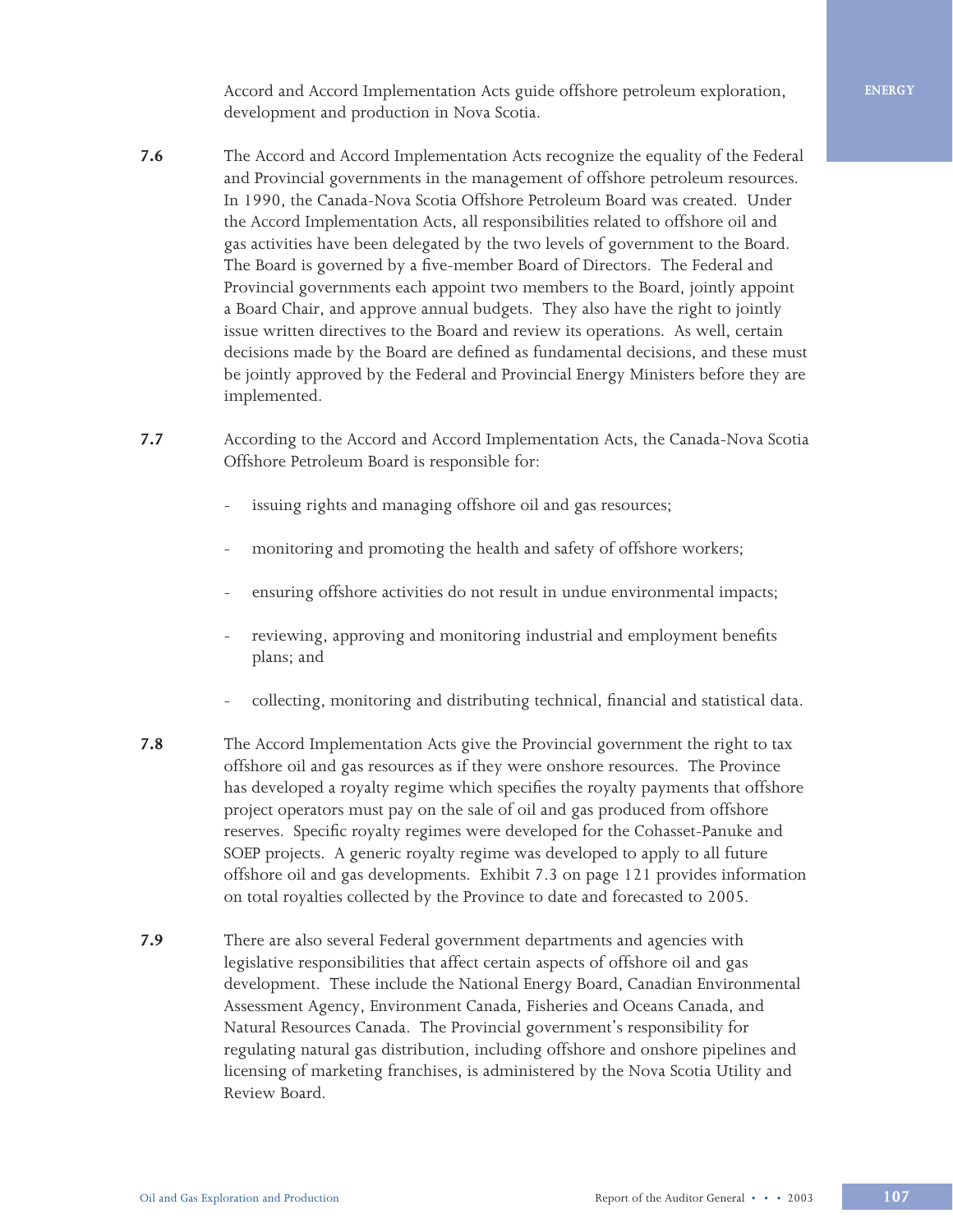### **RESULTS IN BRIEF**

#### **7.10** The following are our principal observations from this audit.

- Planning is performed within the Department at appropriate times and levels of detail. The Department prepares its annual business plan in accordance with government guidelines.
- The Department has appropriate performance management processes, including the development of work-plans, regular progress meetings and annual performance appraisals. Departmental performance measures require further development and reporting on performance could be improved.
- **The regulation of offshore petroleum activities is shared between the Federal** and Provincial governments and is the responsibility of a separate organization called the Canada-Nova Scotia Offshore Petroleum Board. We found that the Department's responsibilities relating to the petroleum sector are clearly defined in legislation and regulations and we did not observe any unmet legislative or regulatory requirements.
- We observed efforts by the Department to participate in Federal-Provincial initiatives to make the regulation of offshore activities more efficient.
- The Department administers royalty regulations and agreements on behalf of the Province. There are a number of safeguards built into regulations and agreements to ensure only shareable revenues and expenses are used in the calculation of royalties. The Department is currently auditing revenues and costs of the Sable Offshore Energy Project. We are somewhat concerned about the length of time it is taking to complete audits.
- **Contract** Approval and monitoring of oil and gas company benefit plans are responsibilities of the Canada-Nova Scotia Offshore Petroleum Board. The Department receives copies of benefit plans and contracts submitted by oil and gas companies from the Board, and uses the information to develop programs that will help Nova Scotian industries and educational institutions develop local capabilities in performing work on offshore projects.
- **Legislative and regulatory responsibilities for onshore oil and gas activities are** well defined and we saw no instances of unmet requirements. However, we noted a need for improvements in file documentation. We also believe there is a need to formally consider ways of addressing uncertainty and delays in administering onshore rights resulting from two government departments being involved in the process.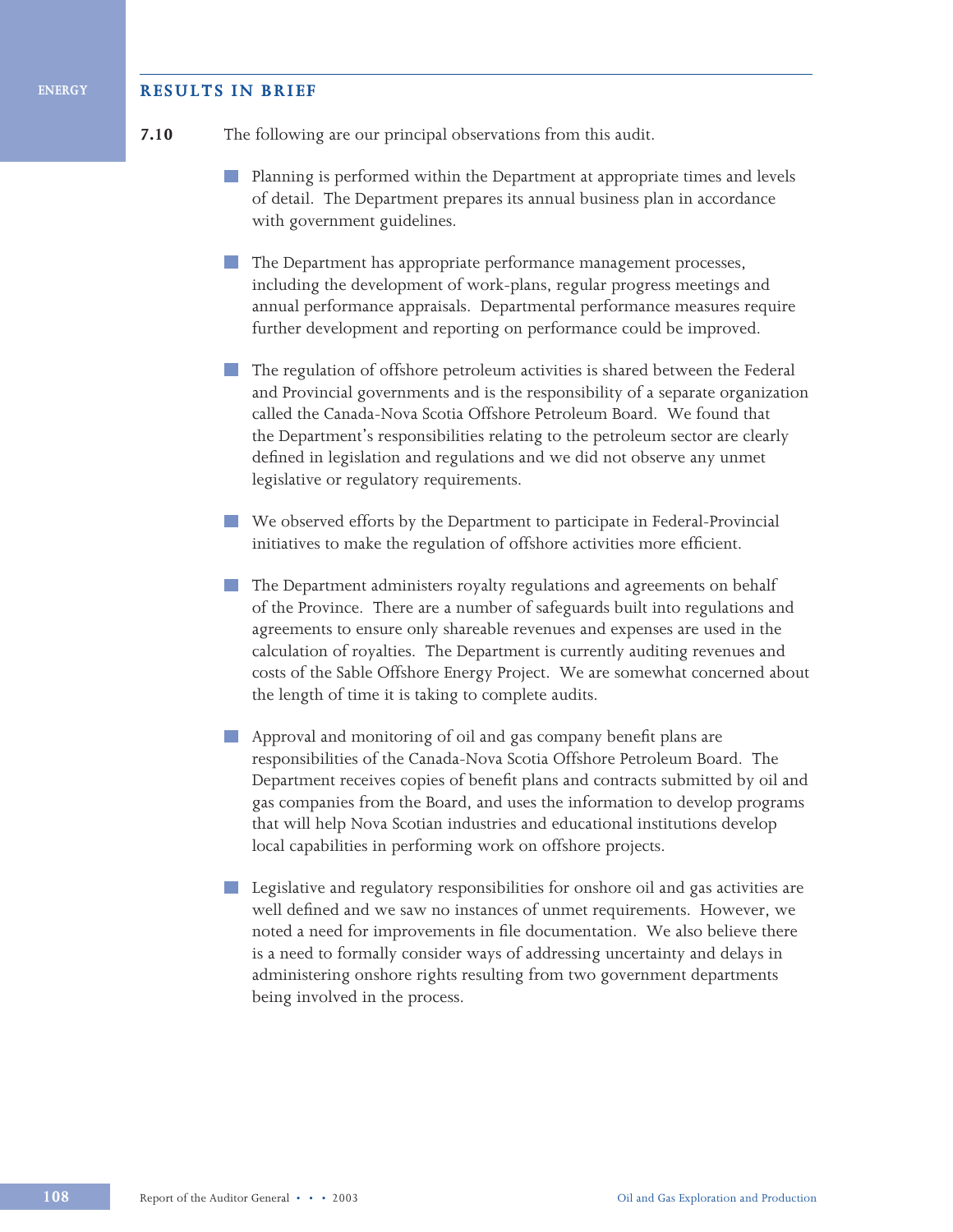## **AUDIT SCOPE**

- **7.11** In October 2003 we completed a broad scope audit of the Department of Energy. The audit was conducted in accordance with Section 8 of the Auditor General Act and auditing standards established by the Canadian Institute of Chartered Accountants, and included all tests and other procedures we considered necessary in the circumstances.
- **7.12** The objectives of this assignment were to assess the Department's:
	- planning and performance management processes; and
	- systems for the administration and enforcement of Provincial legislation, regulations, policies and agreements related to offshore and onshore petroleum responsibilities.
- **7.13** As described earlier in this Chapter, a number of responsibilities for offshore oil and gas fall to other organizations – Federal, Provincial and partnerships of the two. Our audit addressed only the systems and practices of the Department of Energy, and with the exception of one matter relating to the Department of Natural Resources, did not include any other organization.
- **7.14** Audit criteria were developed to assist in the planning and performance of the audit (Exhibit 7.1). The criteria were discussed with and accepted as appropriate by senior management of the Department.

# **PRINCIPAL FINDINGS**

## **Planning and Performance Management**

- **7.15** Planning In December 2001 the Provincial Government released its energy strategy. The strategy was developed through a wide-ranging public and stakeholder consultation process with leadership and coordination by the Nova Scotia Petroleum Directorate and Department of Natural Resources. The strategy called for the establishment of a Department of Energy and set out the strategic direction and focus for the new department.
- **7.16** We found that the Department of Energy prepares its annual business plan in accordance with government guidelines. Senior management guides the planning process, and there is appropriate input from all levels of staff. The Department's 2003-04 business plan adopts the energy strategy's three primary goals as strategic goals of the Department. The business plan also ties into the core business areas set out in the 2003-04 Government Business Plan. However, we noted that the link between the Department's strategic goals and core business areas and priorities could be more clearly presented.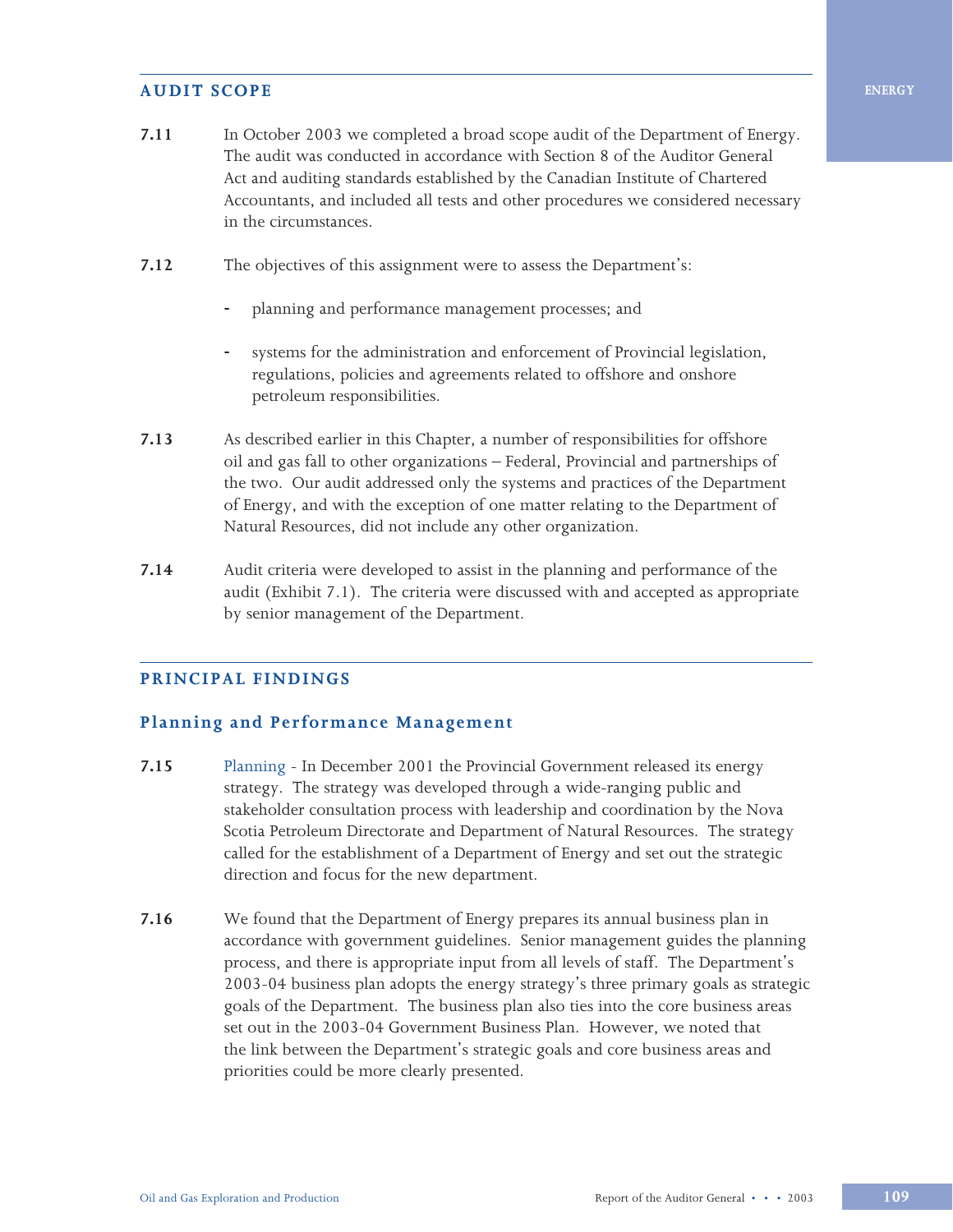- **7.17** We believe planning is being performed within the Department at appropriate times and levels of detail. Based on discussions with Department management, we believe the goals, objectives and priorities outlined in the energy strategy and the Department's business plan are realistic, challenging and attainable. Some of the objectives are quantified and progress is measurable. However, more work needs to be done in this area, as discussed further in paragraph 7.21.
- **7.18** We observed that the Department's business plan is used to prepare division and individual work plans. The priorities of the Department are set out in documents called operational plan initiatives, and each outlines actions required to achieve the Department's objectives. Each initiative is assigned to a staff member who is required to coordinate tasks, allocate responsibilities, report on progress and generally ensure the initiative is carried out. Workplans for individual staff members are developed from these documents.
- **7.19** We observed that the Department's plans are clearly presented and well communicated. Key documents such as the energy strategy and business plan are available on the Department's website. Staff are informed of Department priorities and plans through meetings and discussion with management, and development of the operational plan initiatives and individual workplans.
- **7.20** Performance management Performance management can be viewed as a cycle comprising planning, implementation, assessment, improvement and accountability. Our observations with respect to Department planning are discussed in the section above. We observed that the Department addresses other elements of performance management through regular meetings of senior management, divisional meetings and discussions with staff. Yearly performance appraisals are performed for all staff.
- **7.21** In order to determine whether intended results are being achieved, an organization needs to have credible information on the performance of its programs and services. The Department of Energy has identified four expected outcomes in its business plan, along with performance measures to track results in each area. The Department is working towards establishing baseline data for comparative purposes for two of these measures, but management acknowledged that the other two measures require further development. We encouraged the Department to continue developing its existing performance measures and to consider formulating additional measures to improve its ability to determine whether the Department's activities are achieving expected results.
- **7.22** Organizational accountability is enhanced through regular public reporting of results against desired outcomes. Good public performance reporting should focus on critical aspects of performance, state goals and performance expectations and relate the results achieved to the stated goals.
- **7.23** At the time of our audit, the Department had prepared a draft of its 2002-03 Accountability Report. This is the first such report since the creation of the Department in 2002. The final version is due for submission to the House of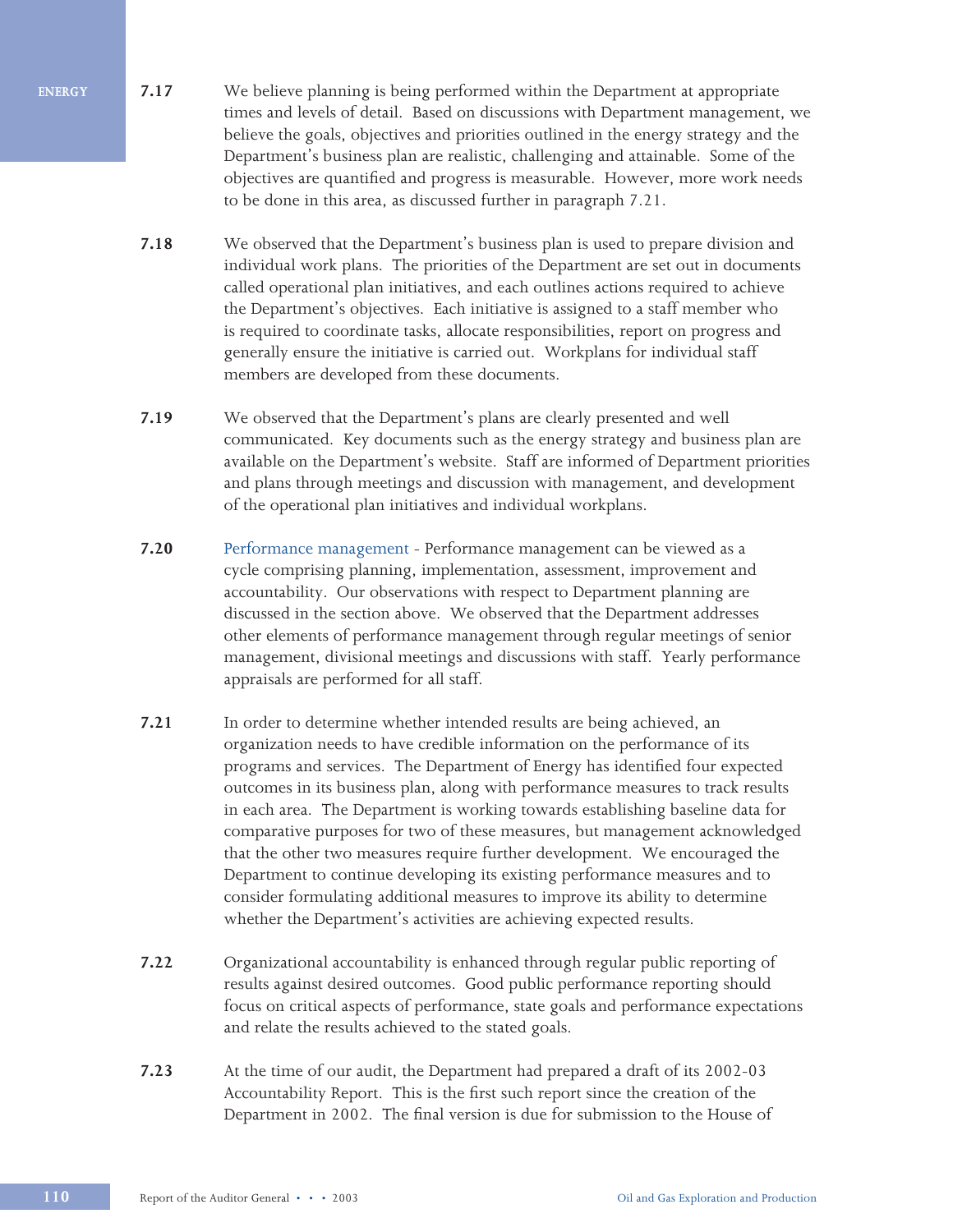Assembly by December 31, 2003. We looked at the draft document and found that it was prepared in accordance with government guidelines. The Department will not be reporting performance measures in this report, as required, because the Department is relatively new and specific measures have not been identified for the year being reported upon. We made suggestions relating to the need for more clearly stated goals and objectives and more information on reported accomplishments.

**7.24** In February 2003, the Department released a progress report on the implementation of the energy strategy. Such reporting was requested by participants in the energy strategy development process. The 2003 report provides general information on actions taken to date, with some information on specific accomplishments. It describes actions to be taken in the near future and expected results. However, we believe it falls short of being a performance reporting document because it does not clearly set out targets to be achieved and actions needed to achieve them, or provide explanations for cases where targets were not met.

#### **Recommendation 7.1**

We recommend that performance reports prepared by the Department state more clearly the objectives being sought and relate the results of the Department's activities to those objectives, along with explanations if targets are not achieved.

## **Compliance**

- **7.25** Legislation and regulations The Department of Energy administers Nova Scotia legislation and regulations pertaining to the Province's responsibilities for offshore and onshore petroleum resources (Exhibit 7.2). The Department has a number of legislative powers to ensure oil and gas companies adhere to the various requirements of legislation and regulations. We noted that legislation administered by other departments, such as the Occupational Health and Safety Act and the Environment Act, also pertain to onshore petroleum activities and contain extensive enforcement provisions.
- **7.26** We found that responsibilities are clearly defined in legislation and regulations, and we did not find any unmet requirements pertaining to the legislation administered by the Department. We noted that all energy legislation except that related to offshore oil and gas activity is being consolidated into a new Energy Act. At the time of our audit, work was underway on most sections of the proposed legislation. The draft legislation will be released to stakeholders and the public for review and comment before being presented to the House of Assembly.
- **7.27** Offshore oil and gas activities As discussed in paragraph 7.6, responsibility for administering offshore petroleum rights in Nova Scotia has been delegated to the Canada-Nova Scotia Offshore Petroleum Board. The responsibilities and operation of this Board are clearly defined in legislation.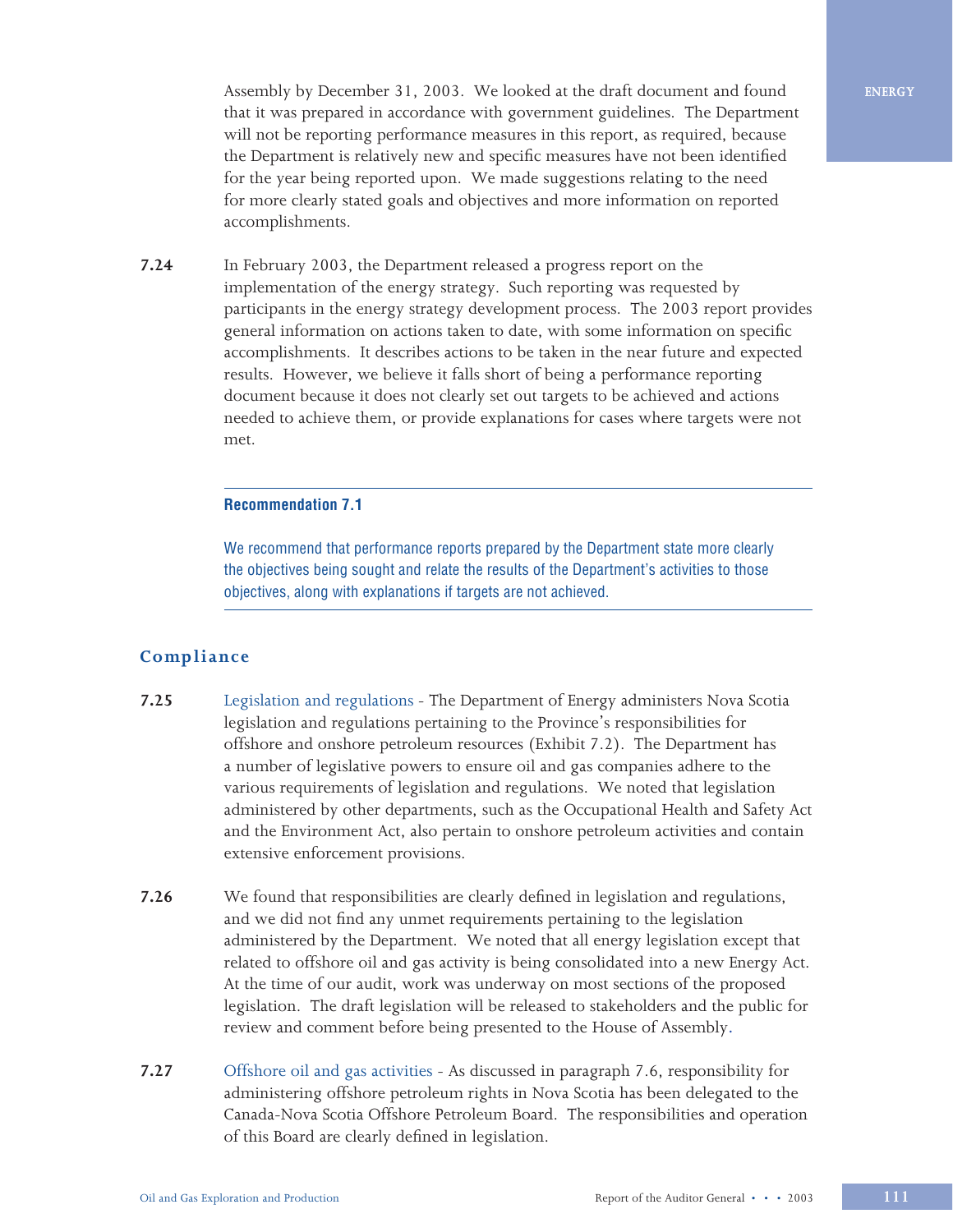- **7.28** The Canada-Nova Scotia Offshore Petroleum Resources Accord states that the objectives of the Accord are to be reviewed every five years. Although no formal review has been conducted, in May 2002 the Government of Canada agreed to the Province's request to review the objectives of the Accord, including revenuesharing and regulatory efficiency. Discussions are currently underway between both levels of government on fulfilling the intent of the Accord.
- **7.29** Regulatory approval is required from several Federal departments and agencies before offshore oil and gas projects can proceed. In November 2002, Federal, Provincial and industry representatives met at the Atlantic Energy Roundtable to discuss ways to make the regulatory approval process more efficient and effective. A steering committee was established to review and make recommendations to improve the offshore regulatory regime. A benchmarking study commissioned by the committee found that the regulatory approval process for offshore oil and gas projects in Atlantic Canada takes approximately two years to complete, compared to one year for other offshore areas such as Norway, the United Kingdom and Gulf of Mexico. A second meeting of the Atlantic Energy Roundtable will be held in the fall of 2003 to discuss the report and recommendations prepared by the committee.
- **7.30** The Regulatory Advisory Committee, which reports to the Federal Minister of Environment, has been asked to make recommendations to improve the efficiency and effectiveness of the assessment process under the Canadian Environmental Assessment Act as it pertains to offshore exploration and development proposals. The Committee is composed of representatives from the Federal and Provincial governments, industry, environmental organizations and aboriginal groups. The Committee is to report to the Federal Minister of Environment by December 2003.
- **7.31** Ensuring offshore petroleum activities are conducted in a safe manner is the responsibility of the Canada-Nova Scotia Offshore Petroleum Board. The Board regulates offshore health and safety in accordance with the Accord Implementation Acts and Regulations, as well as its own health and safety requirements. Identical draft offshore occupational health and safety legislation has been prepared for Canada, Nova Scotia and Newfoundland to address Canada's east coast offshore area. It has been distributed to interested parties for feedback. It is intended that the legislation will be presented to the Nova Scotia and Newfoundland legislatures and the House of Commons in the fall of 2003.
- **7.32** Offshore petroleum royalties The Province is entitled to all royalties from offshore oil and gas production, as stipulated by the Offshore Petroleum Royalty Act and regulations and as established by the Canada-Nova Scotia Offshore Petroleum Resources Accord.
- **7.33** The Province is currently receiving royalties under the Sable Offshore Energy Project Royalty Agreement (Exhibit 7.3). The royalty agreement establishes lower royalty rates in the early years of the project to allow the SOEP partners to recoup exploration and construction costs faster. Royalties are set at 1% of gross revenues for three years after the start of commercial production of gas. In March 2003,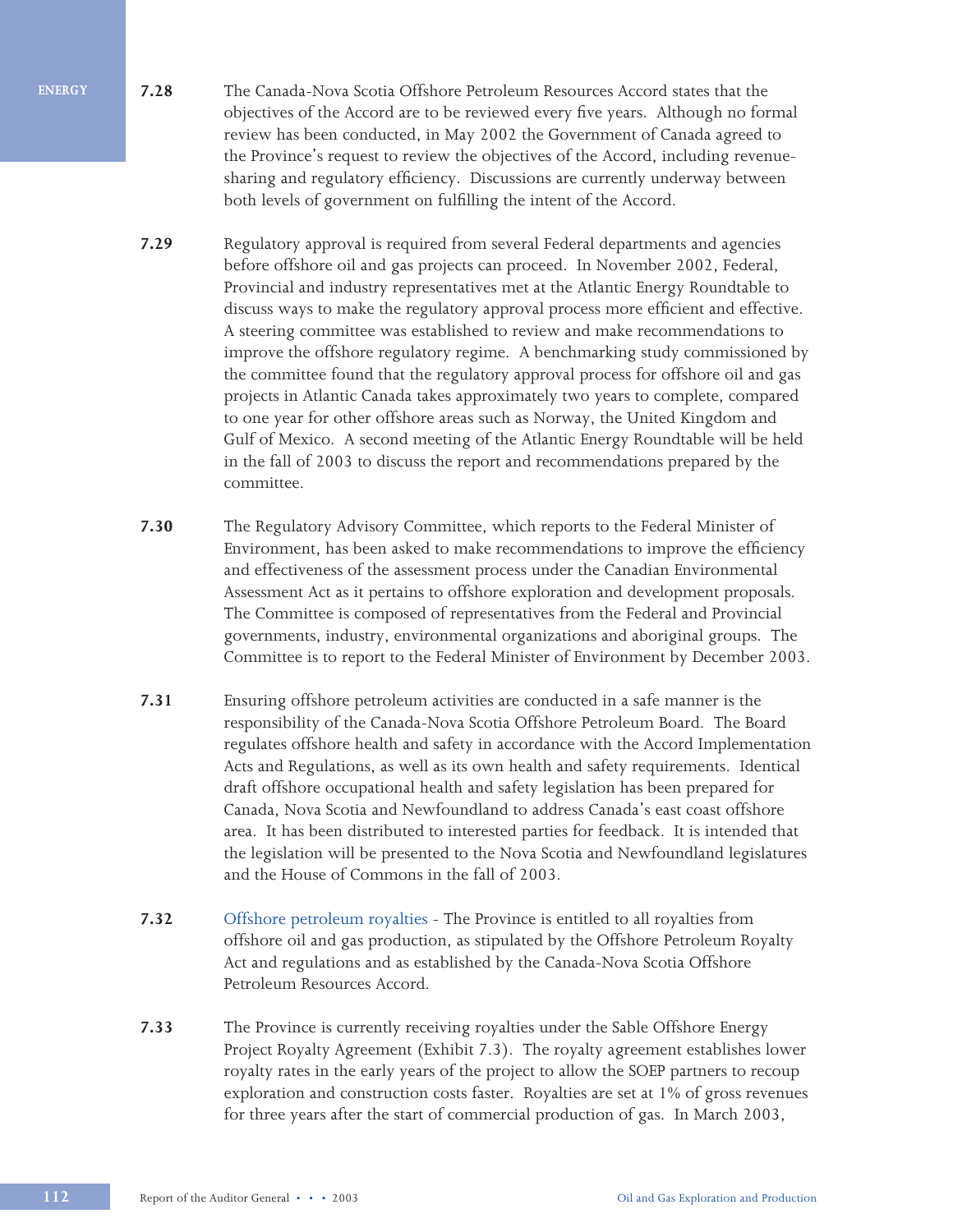according to the agreement, SOEP royalties increased to 2% of gross revenues. At future dates, royalties will increase to 5% of gross revenue, and then to various percentages of net revenues (with set minimums based on gross revenues). The Regulations, as well as agreements signed with the project partners, define how these royalties are to be calculated.

- **7.34** The SOEP partners provide the Department of Energy with an estimate of the amount of royalties to be paid for the upcoming calendar year. In accordance with the Canada-Nova Scotia Offshore Petroleum Resources Accord, all royalty payments are made to the Federal government, which forwards them on to Nova Scotia. The Department receives monthly royalty payments based upon estimated annual royalties. The SOEP partners submit annual royalty returns which have been examined by their external auditors. Any differences between estimated and actual royalties due are settled at that time. If a SOEP partner fails to make a payment by the date specified, interest is charged on the outstanding amount.
- **7.35** We found there are a number of safeguards built into royalty regulations and agreements to ensure only shareable revenues and expenses are used in the calculation of royalties. The agreements specify which costs are shareable. The basis of accounting for such transactions is clearly defined and the treatment of non-arm's length transactions is spelled out. There is a process for settling disputes in this area. One major safeguard is the Department's legislative authority to audit the accounting records of the SOEP partners for royalty purposes.
- **7.36** We examined the Department's royalty auditing practices. We found that royalty audits are based upon an assessment of risk so that areas of higher risk receive greater attention. At the time of our audit, Department staff were auditing construction and pre-production costs incurred by the SOEP partners during the 1995 to 1999 calendar years. Most of the testing was complete. Discussions are being held with the SOEP partners in an attempt to reach agreement on an interpretation of definitions contained in the royalty agreements and whether certain costs not defined in the royalty agreements are claimable in the calculation of royalty payments. The outcome of these discussions will lay the foundation for subsequent audits. The Department is planning to issue an assessment of allowable SOEP partner costs for the 1995 to 1999 period by December 31, 2004.
- **7.37** We found that substantial audit work has been performed on project royalties received during the 2000 and 2001 calendar years, but there is still considerable work to do on construction and operating costs. The royalty meters, which measure the amount of gas coming ashore, have not been fully audited. However, some work has been performed with respect to the meters and the Department derives some assurance about meter accuracy by comparing reported production volumes with volumes received by gas customers. In addition, the Department is considering the contracting of a specialist in measurement procedures to assist in the audit of petroleum volumes used to calculate royalties.
- **7.38** We are somewhat concerned by the amount of time it is taking to bring audits up-to-date. We understand that much of the delay is a result of the on-going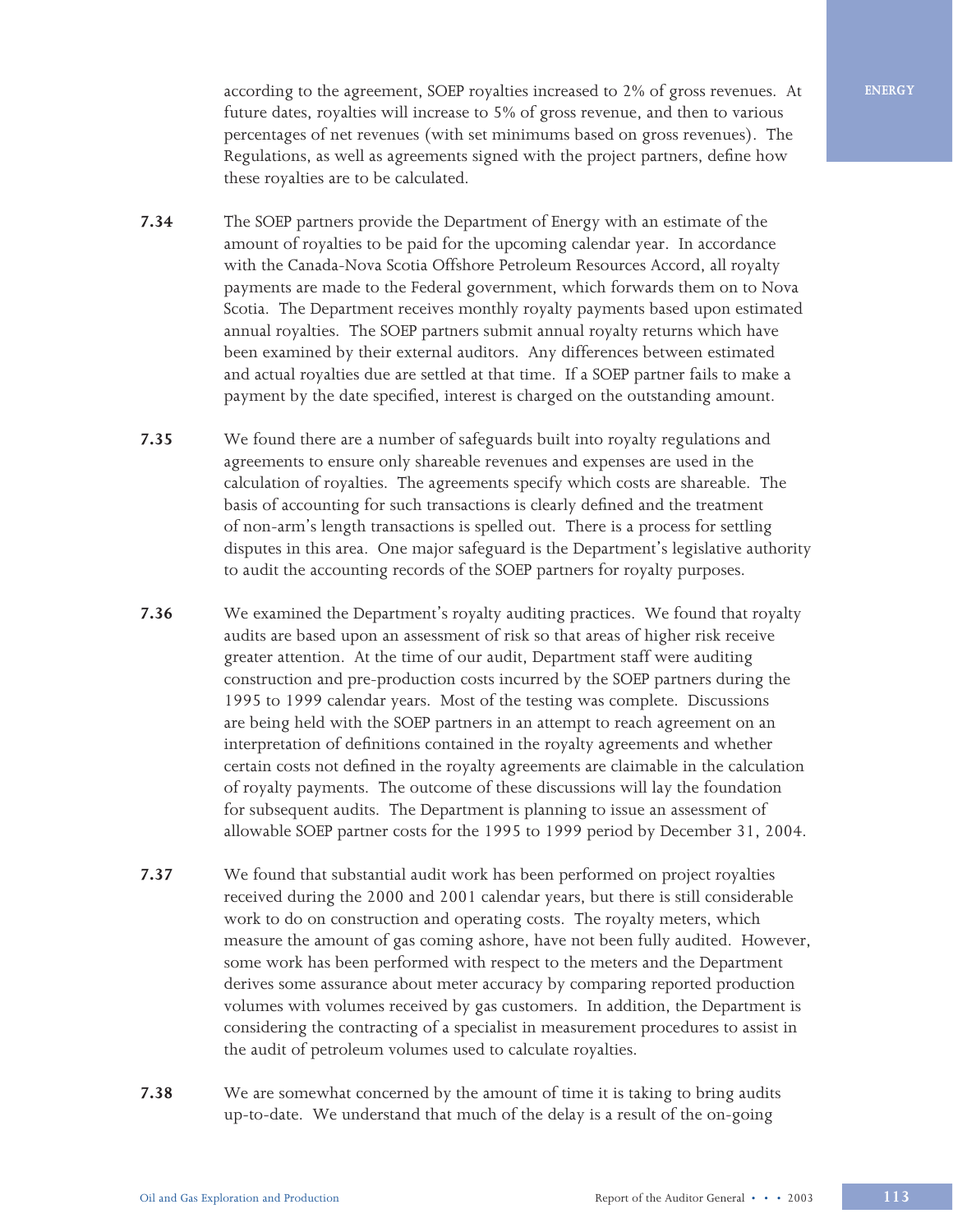**ENERGY**

discussions mentioned in paragraph 7.36. Nevertheless, the Department's audit function is comprised of only two individuals, one of whom has responsibilities in addition to audit.

### **Recommendation 7.2**

We recommend the Department review its plans for royalty audits to determine if sufficient resources are allocated to ensure audits are completed on a timely basis and address all necessary areas.

- **7.39** Onshore oil and gas activities The Department of Energy is responsible for granting onshore petroleum rights under the Petroleum Resources Act. At the time of our audit, there were thirteen exploration agreements and one production agreement in effect.
- **7.40** We found that, although the granting of onshore rights is the responsibility of the Department of Energy, some of the administration for onshore rights is performed by the Department of Natural Resources. Before the Department of Energy was created, Natural Resources managed onshore petroleum and mineral rights with one integrated system. After the Department of Energy was created and it became responsible for onshore petroleum rights, Natural Resources retained some responsibility for administering the rights because it already had an established and integrated system. However, we were informed that there are some uncertainties and delays in the onshore petroleum rights process because of the involvement of two government departments. As well, it is not clear whether or not efficiency is being achieved by this arrangement. We understand that this issue is being reviewed by the Department of Energy as part of the drafting of the new Energy Act, discussed in paragraph 7.26.
- **7.41** Onshore seismic and drilling activities must be conducted in accordance with requirements specified in certain Acts and Regulations administered by the Departments of Energy, Environment and Labour, Natural Resources, and Transportation and Public Works. To help oil and gas companies propose and undertake onshore petroleum activities, a "One Window Committee" composed of representatives from each Department has been established to coordinate all activities related to onshore oil and gas exploration. Companies make presentations on their seismic and drilling proposals at Committee meetings. Requirements of legislation administered by the Departments are explained at those meetings. Company officials then work with staff of the individual Departments to obtain necessary approvals. To ensure Committee members are fully aware of each Department's oil and gas activities, various documents are shared among Committee members.
- **7.42** Department of Energy staff review the daily or weekly activity reports submitted by companies conducting seismic and drilling activities. Staff also monitor activities through site visits and direct communication with company officials.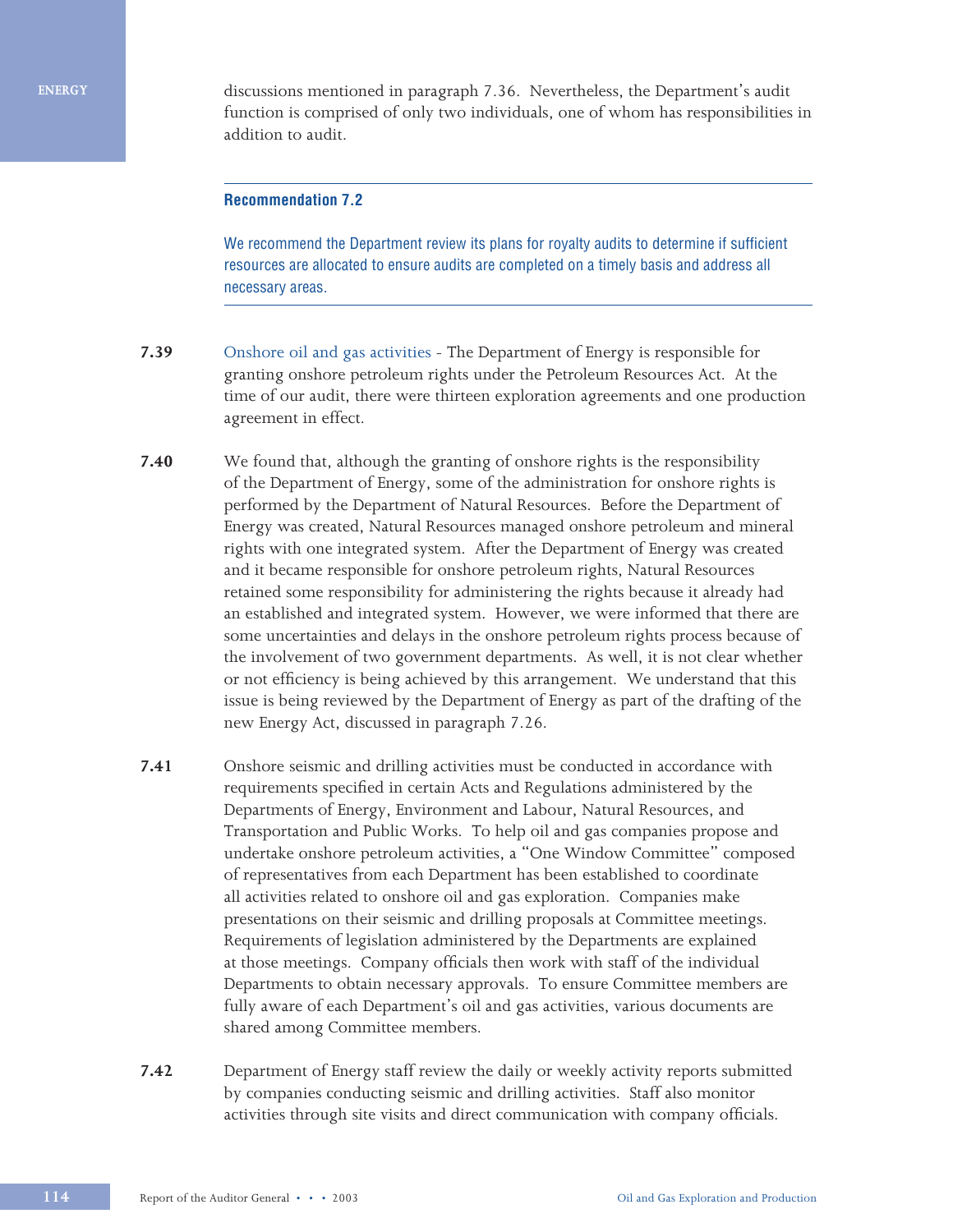Drilling sites and drilling rigs are examined by a third party inspector hired by the Department. The Department is given copies of the inspection reports and notified when deficiencies described in the reports have been corrected. At the end of each seismic and drilling program, companies submit reports to the Department on geological and geophysical data obtained and their interpretation of that data.

**7.43** We examined documentation maintained by the Departments of Energy and Natural Resources for a number of exploration activities undertaken by oil and gas companies. We found that some documentation required from the companies was not in the files and we could not determine if the documents had been prepared or received. Management assured us that most required documents are received, but there are sometimes significant delays in receiving them due to technical reasons and these delays are generally not noted in the files. Also, documents are not always filed in a consistent manner and some of the items may be in other files.

## **Recommendation 7.3**

We recommend that the Departments of Energy and Natural Resources develop monitoring procedures to ensure all documentation required has been received and is in the appropriate files.

- **7.44** Companies are required to clean up their work sites at the end of seismic and drilling projects and obtain releases from all property owners. The Department of Energy will request the Department of Natural Resources to release security deposits to the companies after these activities have been completed. Whereas other departments may perform a final inspection of the site and inform the Department of Energy if there is any outstanding work to be completed, Department of Energy staff generally do not visit a site before a security deposit is released. We agree with management that this is something that could be done on a sample basis to improve controls over release of deposits.
- **7.45** Benefits One of the objectives of the Canada-Nova Scotia Offshore Petroleum Resources Accord and its associated legislation is to ensure Nova Scotia is the principal beneficiary of offshore oil and gas resources. Benefits to the people and economy of Nova Scotia include:
	- the payment of royalties, Provincial corporate income taxes, municipal property taxes and other taxes by oil and gas companies;
	- increased career and employment opportunities for Nova Scotians;
	- increased skill levels of Nova Scotians and the ability to use these skills in other employment opportunities;
	- increased university and other research and development; and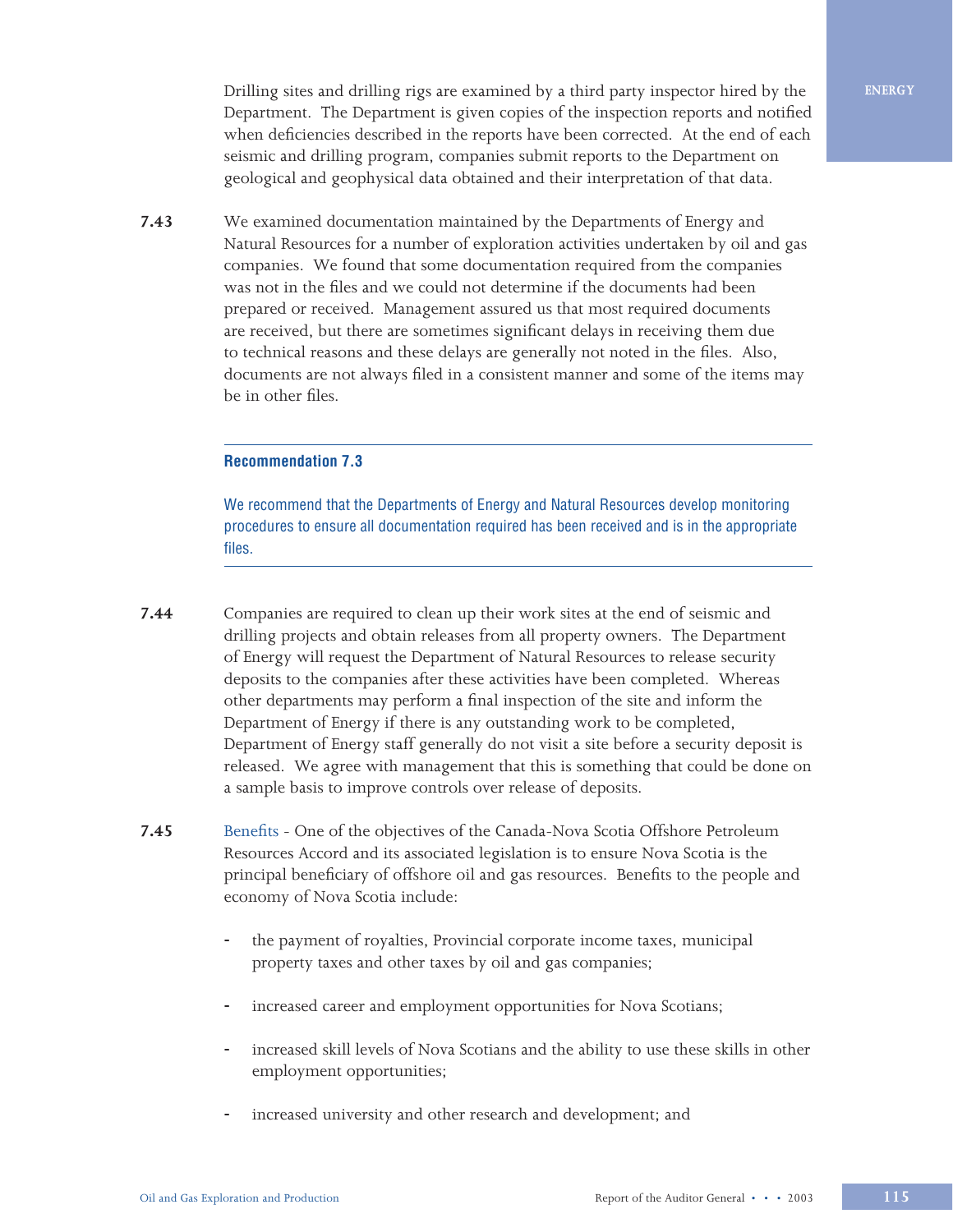**ENERGY**

- the potential to develop a petrochemical industry and other energy intensive industries.
- **7.46** Nova Scotia's royalty system is designed to encourage oil and gas development by setting a lower royalty rate in the early years of a project. The Province's share increases as the project's capital investment is recovered and a reasonable rate of return is achieved. In a report entitled *Atlantic Petroleum Royalties: Fair Deal or Raw Deal?* prepared for the Atlantic Institute for Market Studies, the author concluded:

"*The royalty regimes in both Nova Scotia and Newfoundland are competitive when compared*  with relevant international practice. Thus the regimes are not vulnerable to criticism that the *governments are not getting fair value for the resources on behalf of their citizens. By the same*  token, the fact that industry has endorsed the regimes and is making investments under them *suggests there is no compelling need for reductions. Governments are not trying to grab too much and producers are not enjoying a free ride.*" (G.C. Watkins, June 2001, page vii)

- **7.47** Under the Accord, the Federal government may be required to make a 'crown share adjustment' payment to the Province based upon oil and gas company profits from offshore projects. No payment has yet been calculated or paid in accordance with this clause. Federal regulations defining how this payment is calculated are necessary before any amounts owing can be determined. Since May 2002, the Office of Intergovernmental Affairs has been coordinating discussions on behalf of the Province with Natural Resources Canada on this and other issues related to the offshore.
- **7.48** In 1999, the Sable Offshore Energy Project partners signed seven agreements with the Province to address a number of issues. Under the Scotia Benefits Fund Agreement, the Province established a Scotia Benefits Fund to which SOEP partners would contribute a total of \$14,126,000 over seven years. Amounts received under this agreement are deposited to this Fund. However, the Funds are transferred to the general revenues of the Province at a later date because the stated purpose of the Fund is for "benefiting the economy, people or government of Nova Scotia."
- **7.49** Under the Nova Scotia Market Development Agreement, the SOEP partners are providing the Province with \$20 million over the initial ten years of the project to promote the use of natural gas. The Province announced that \$14 million would be directed towards helping individual Nova Scotians, small businesses and institutions use natural gas. The remaining \$6 million will go toward customers already using natural gas in the Province and expanding the pipeline system beyond the approved franchise area.
- **7.50** Under the Nova Scotia Training, Research and Development Agreement, the SOEP partners were required to transfer an operations training simulator to a training or educational institution in Nova Scotia by January 2002. The transfer has not occurred, upon the request of the SOEP partners. The Department is negotiating with the partners to make alternate arrangements concerning the training simulator. As well, an Advisory Council on Training and Research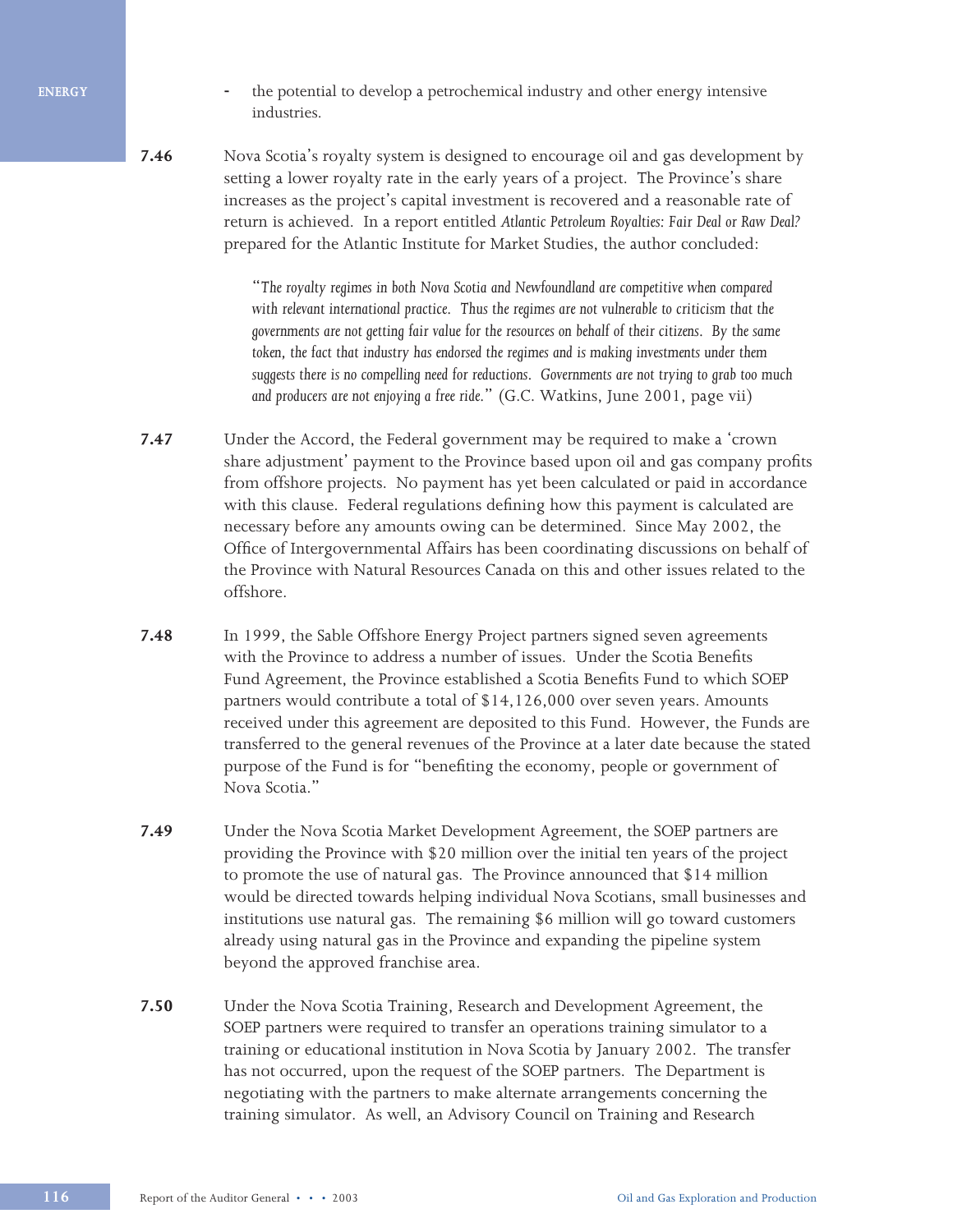and Development was not established as required by the agreement. The SOEP partners have instead provided funding to the Petroleum Research Advisory Council for research and development purposes.

- **7.51** The Accord Implementation Acts require oil and gas companies to submit benefit plans to the Canada-Nova Scotia Offshore Petroleum Board for any proposed exploration and development projects. Companies must commit in their plans to the principles of providing "full and fair opportunity" and "first consideration" to Nova Scotians and Nova Scotia companies in procurement, employment, training, research and development. The Accord Implementation Acts do not specify targets for Nova Scotia or Canadian content and participation. Oil and gas companies are required to submit yearly benefit reports to the Board. A Federal-Provincial Benefits Review Committee has been established to review benefit plans and reports, discuss benefits-related issues and provide advice to the Board. The Department of Energy is provided with copies of all benefit plans and reports submitted to the Board, as well as reports on offshore contracts awarded by oil and gas companies. This information is recorded in a database maintained by the Department and used to develop programs that will help Nova Scotian industries and educational institutions develop local capabilities in performing work on offshore projects.
- **7.52** Development of Nova Scotia's offshore is relatively new compared to other wellestablished areas, such as the Gulf of Mexico and the North Sea. Finding oil and gas in the offshore is very expensive and risky, and the amount of proven reserves off Nova Scotia is still relatively low. Uncertainty over the size of undiscovered resources means that some flexibility in Federal-Provincial policy making with respect to requirements placed on oil and gas companies is required if Nova Scotia is to compete with other parts of the world that offer similar or better potential. At the November 2002 Atlantic Energy Roundtable, discussed in paragraph 7.29, a task force was created to explore ways to improve industrial benefits and business opportunities from offshore activities. The task force is expected to report on its findings at a second meeting of the Roundtable, scheduled for the fall of 2003.
- **7.53** Onshore exploration agreements are awarded based upon the dollar value of the exploration programs. Companies are encouraged to employ Nova Scotians and use Nova Scotia goods and services. Starting in 2002, companies were required to submit annual benefit reports, with the first reports due to the Department in the fall of 2003.

## **CONCLUDING REMARKS**

**7.54** The Department of Energy has appropriate systems and processes for planning and performance management. We believe Departmental efforts to formulate and report against performance outcomes could be further developed and expanded, and performance reporting could provide more detailed information on Department performance with respect to its predetermined objectives.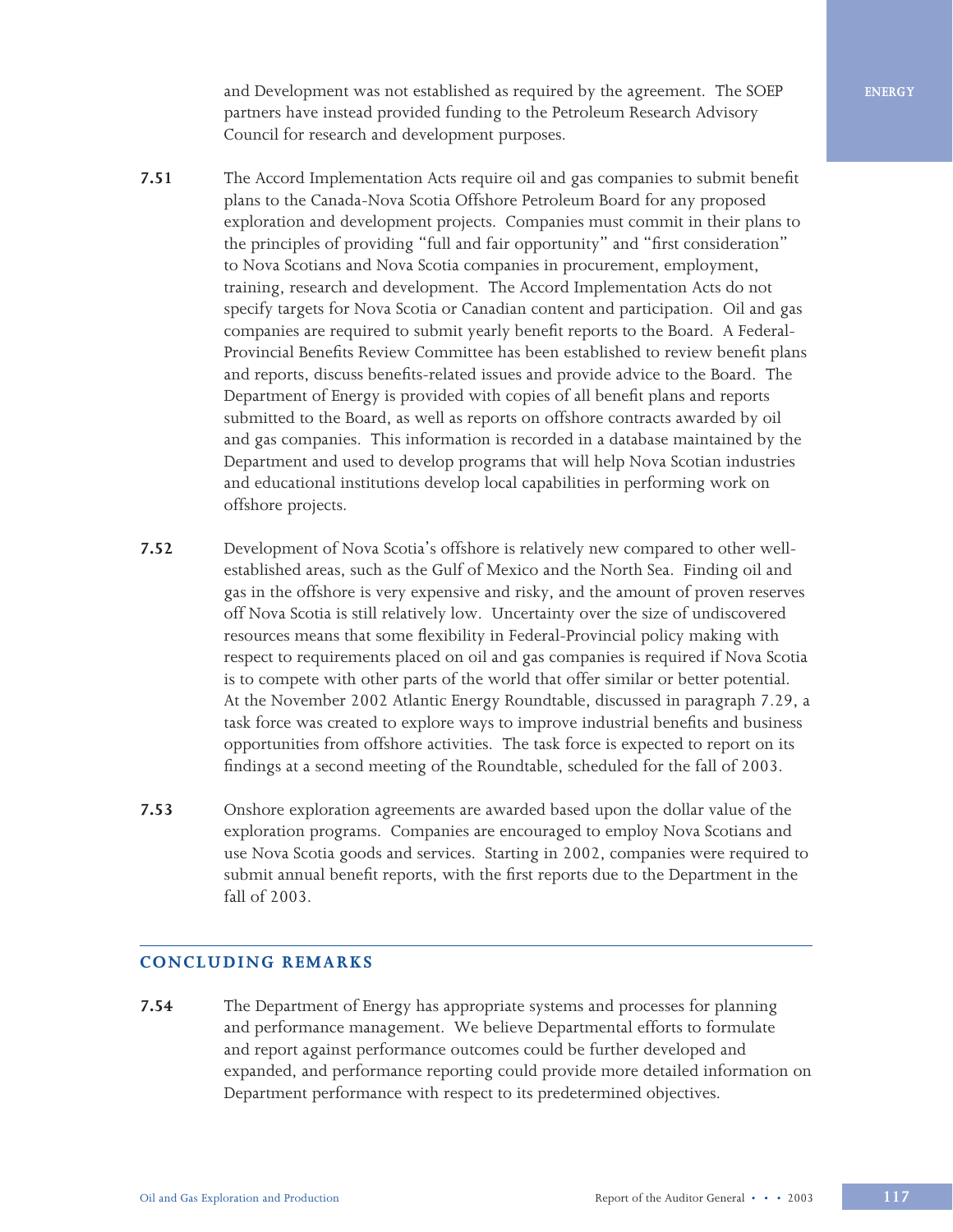**ENERGY**

**7.55** Department systems and practices relating to compliance with legislation, regulations and agreements are appropriate. We believe more attention should be given to royalty auditing, and more care should be taken to ensure all required reporting for onshore oil and gas activities is received and properly filed.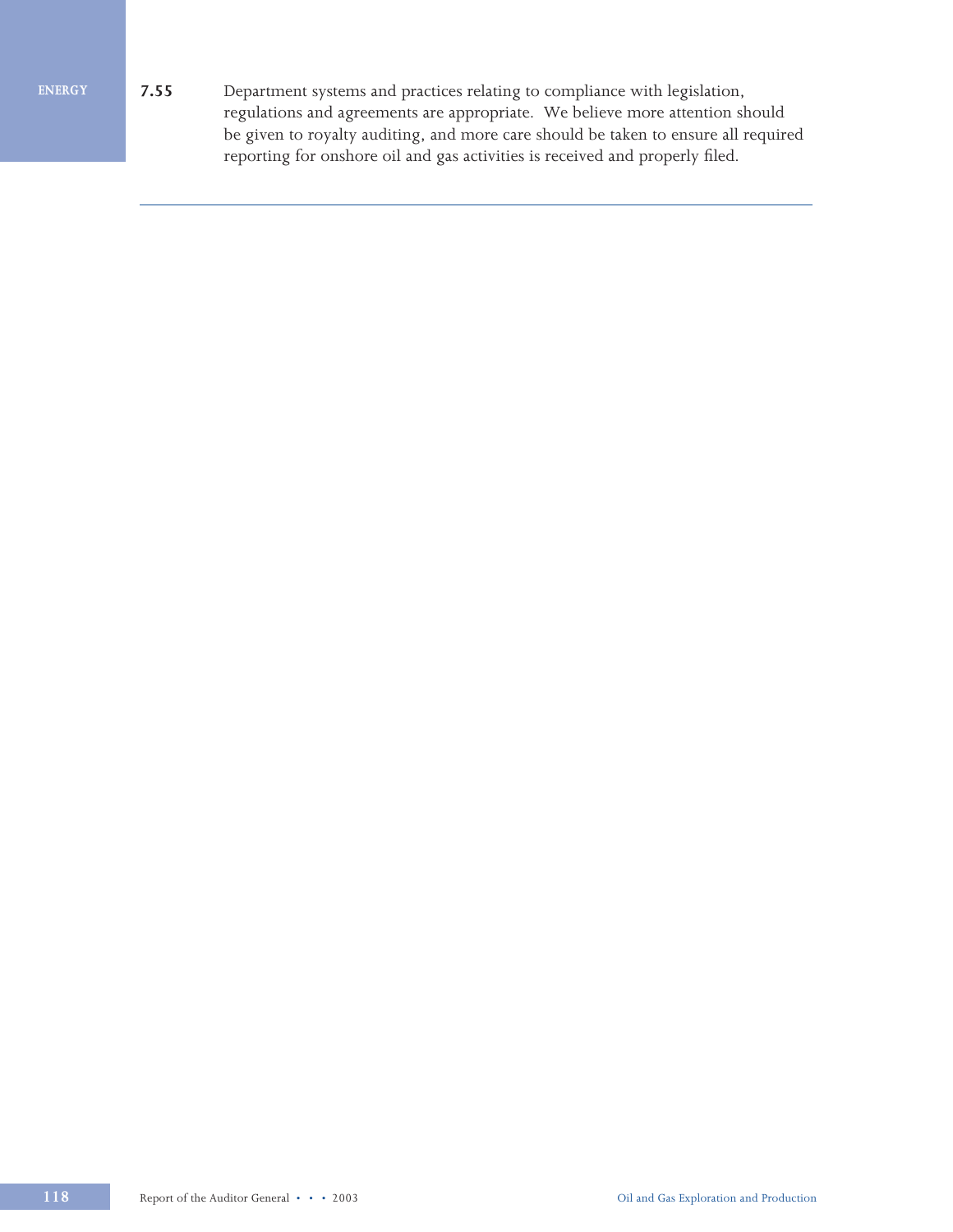# **Audit Criteria** Exhibit 7.1

Audit criteria are reasonable and attainable standards of performance and control, against which the adequacy of systems and practices can be assessed. They relate to the audit objectives developed for an assignment and are used to design detailed audit tests and procedures.

The following criteria were used in our audit of the Department of Energy.

- **n** Planning should be an integral element of the management of the Department and address all critical aspects of the Department's operations and responsibilities. Planning should be performed at appropriate stages and levels, based on sufficient, appropriate information. Planning should focus on goals and objectives and means of achieving them. Goals and objectives should be realistic, attainable, challenging, prioritized and preferably quantifiable and measurable. There should be clear responsibilities, resource requirements, timelines and monitoring procedures for the achievement of planned goals. Plans should comply with government format and content guidelines and be appropriately approved. Plans should be clearly presented and communicated to individuals and groups affected by them.
- **n** Performance management should focus on all significant aspects of Departmental operations. Goals and targets, and means of achieving them, should be set for key areas of operation. There should be appropriate systems for gathering accurate and complete performance information. Performance should be measured and monitored on a regular and timely basis. Performance information should be reported on a comparative basis, significant variances should be investigated and explained, and plans should be developed for addressing inadequacies in performance.
- **n** The Department should comply with applicable provisions of Provincial legislation, regulations and agreements. The Department's objectives, strategies and policies should be consistent with Provincial legislation and regulations. Authorities and responsibilities for the enforcement of Provincial legislation, regulations and agreements should be clear. There should be procedures to ensure Provincial legislation, regulations and agreements relating to responsibilities residing outside of the Department are appropriately enforced.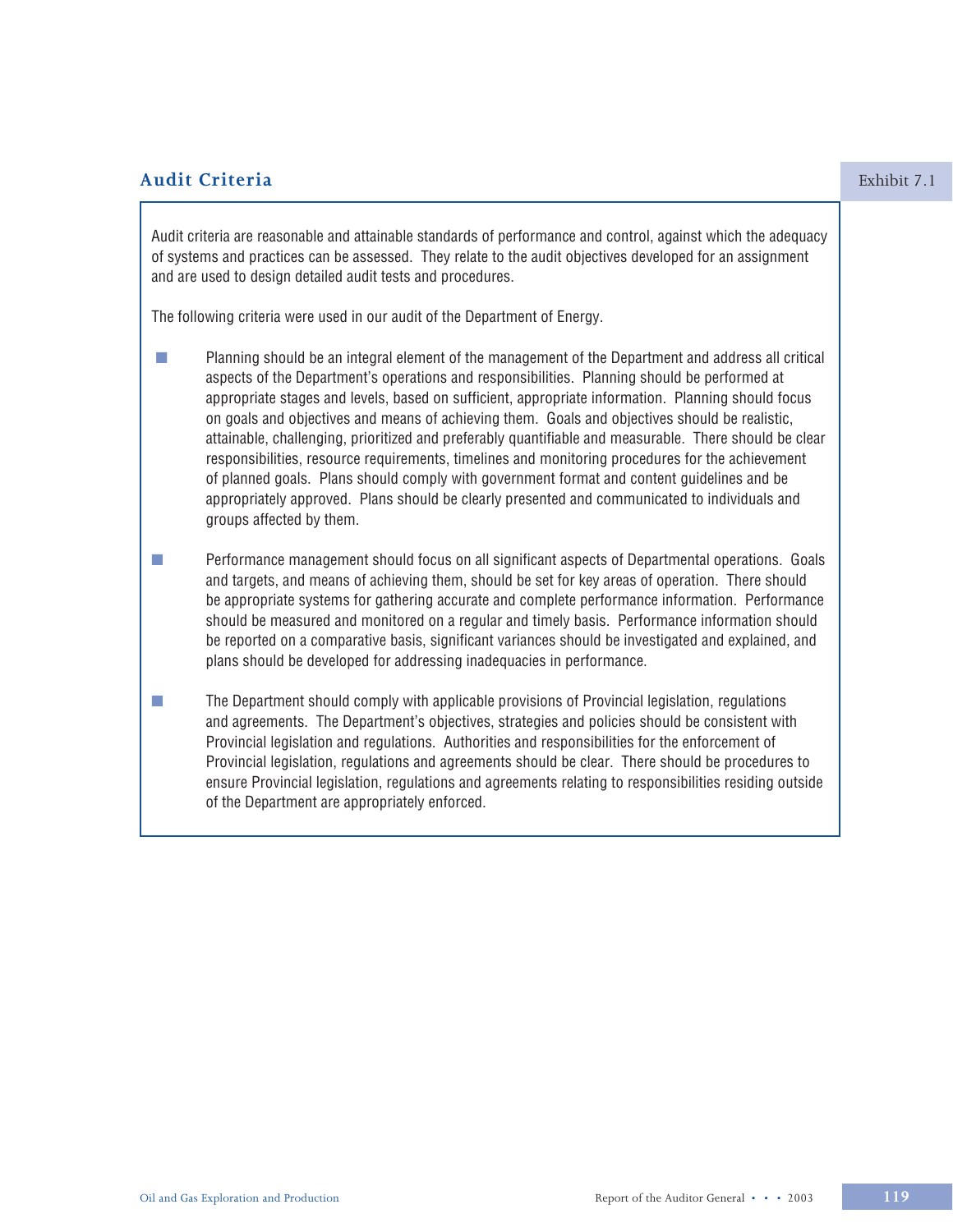| Legislation Administered by the Department of Energy                                                                                                                                                                                                                                                                                                                                                                                                                                                                                                                                                                    |
|-------------------------------------------------------------------------------------------------------------------------------------------------------------------------------------------------------------------------------------------------------------------------------------------------------------------------------------------------------------------------------------------------------------------------------------------------------------------------------------------------------------------------------------------------------------------------------------------------------------------------|
| Canada-Nova Scotia Offshore Petroleum Resources Accord Implementation (Nova Scotia) Act<br>Nova Scotia Offshore Area Certificate of Fitness Regulations<br>Nova Scotia Offshore Area Oil and Gas Spills and Debris Liability Regulations<br>٠<br>Nova Scotia Offshore Area Petroleum Diving Regulations<br>٠<br>Nova Scotia Offshore Petroleum Drilling Regulations<br>Nova Scotia Offshore Area Petroleum Geophysical Operations Regulations<br>Nova Scotia Offshore Area Petroleum Installations Regulations<br>$\bullet$<br>Nova Scotia Offshore Area Petroleum Production and Conservation Regulations<br>$\bullet$ |
| <b>Energy Resources Conservation Act</b><br><b>Gas Plant Facility Regulations</b><br><b>Onshore Petroleum Geophysical Exploration Regulations</b><br>$\bullet$                                                                                                                                                                                                                                                                                                                                                                                                                                                          |
| Energy-efficient Appliances Act<br><b>Energy-efficient Appliances Regulations</b>                                                                                                                                                                                                                                                                                                                                                                                                                                                                                                                                       |
| <b>Gas Distribution Act</b><br><b>Gas Distribution Regulations</b><br>$\bullet$<br>Board Gas Distribution Regulations (Nova Scotia)<br>$\bullet$                                                                                                                                                                                                                                                                                                                                                                                                                                                                        |
| Offshore Petroleum Royalty Act<br><b>Offshore Petroleum Royalty Regulations</b>                                                                                                                                                                                                                                                                                                                                                                                                                                                                                                                                         |
| Petroleum Resources Act<br><b>Petroleum Resources Regulations</b><br><b>Onshore Petroleum Geophysical Exploration Regulations</b><br><b>Onshore Petroleum Drilling Regulations</b><br>$\bullet$                                                                                                                                                                                                                                                                                                                                                                                                                         |
| Petroleum Resources Removal Permit Act<br>Petroleum Resources Removal Permit Exemption Regulations<br>$\bullet$                                                                                                                                                                                                                                                                                                                                                                                                                                                                                                         |
| Pipeline Act<br><b>Land Acquisition Regulations</b><br>Pipeline Benefits Plan Regulations<br>Pipeline Regulations (Nova Scotia)<br><b>Gas Plant Facilities Regulations</b>                                                                                                                                                                                                                                                                                                                                                                                                                                              |
| Underground Hydrocarbons Storage Act<br><b>Underground Hydrocarbons Storage Regulations</b>                                                                                                                                                                                                                                                                                                                                                                                                                                                                                                                             |
|                                                                                                                                                                                                                                                                                                                                                                                                                                                                                                                                                                                                                         |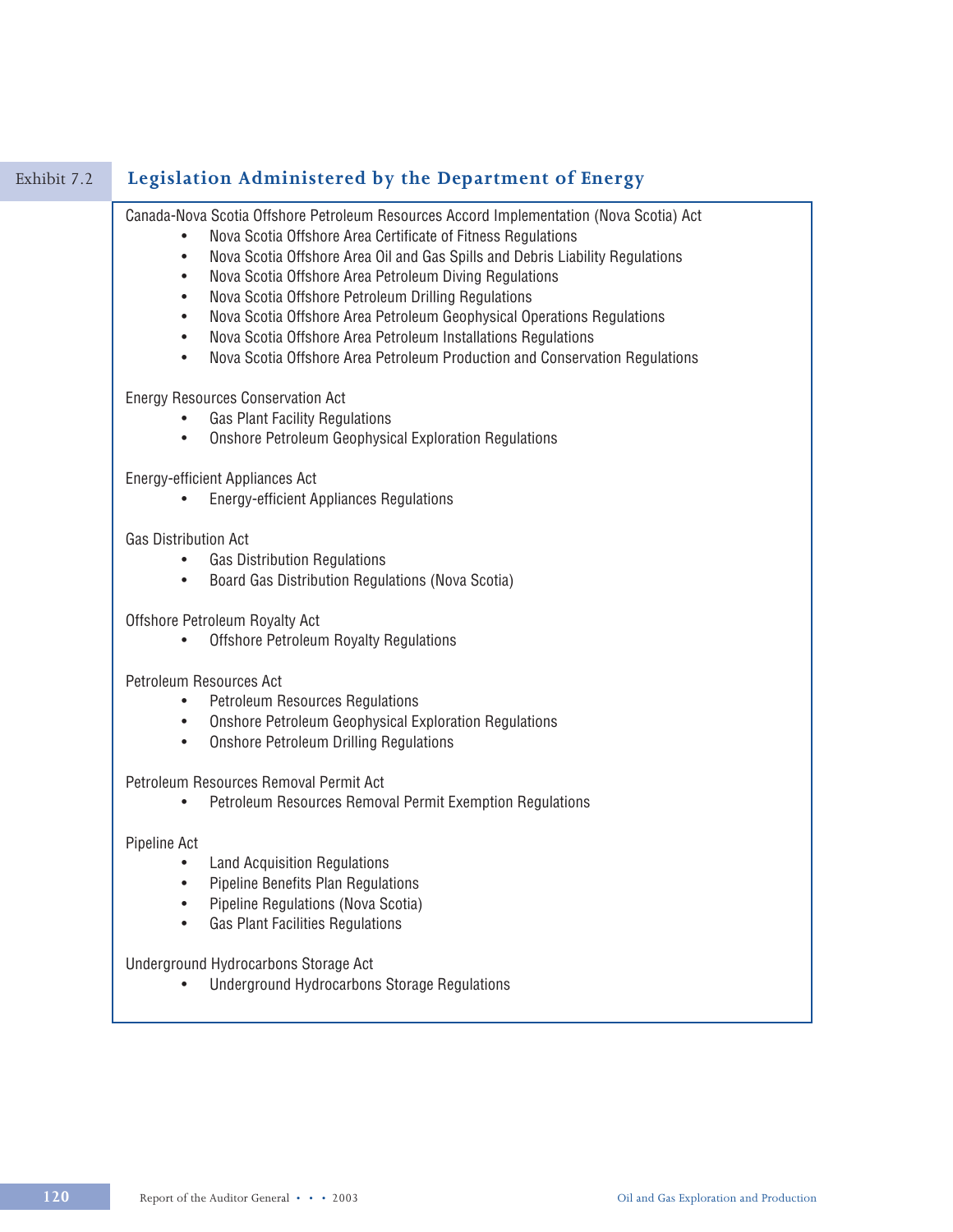# Nova Scotia Oil and Gas Royalty Revenues



Notes:

- $\blacksquare$ All royalty revenues in the above chart are from the Sable Offshore Energy Project (SOEP) and are on a calendar year basis.
- Actual figures for years 2000, 2001 and 2002 are subject to audit by the Department of Energy. ٠.
- Forecasted figures for 2003, 2004 and 2005 represent April 2003 estimates of the Department of Energy based ×. on information from the SOEP partners and the Canada-Nova Scotia Offshore Petroleum Board. Royalty forecasts are subject to volatile and unpredictable fluctuations in gas prices, as well as to changing estimates of recoverable hydrocarbon reserves. Accordingly, forecasts are updated as new information arises.
- The Department estimates that \$1.6 to \$2.3 billion of royalty revenues will be received from SOEP by its  $\blacksquare$ forecasted completion in 2020.

Exhibit 7.3